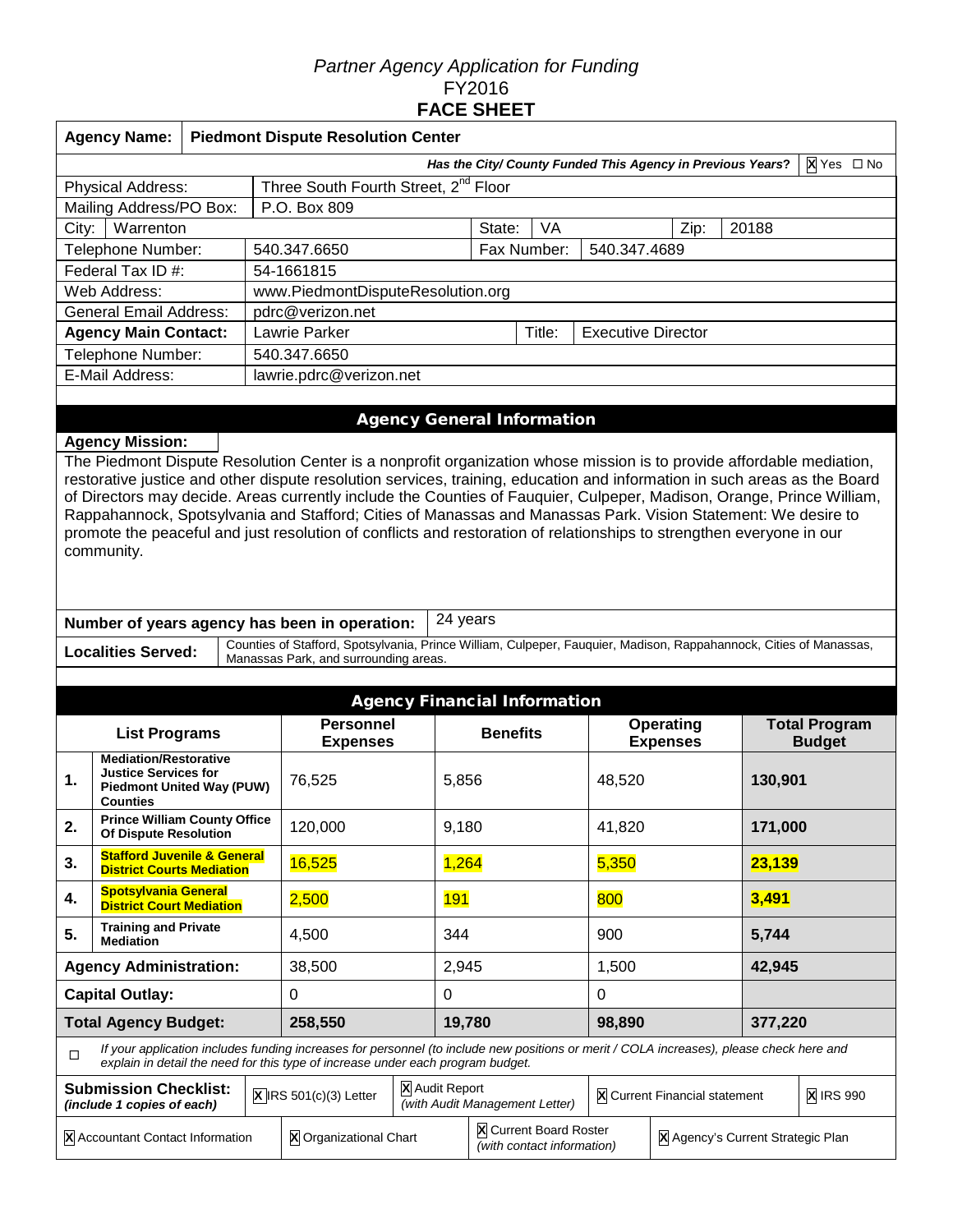*Agency Name: Page 2*

Piedmont Dispute Resolution Center

## **Agency Administrative Expenses:**

**In the box below, provide an overview of the administrative costs detailed on the face sheet for the agency as a whole. Please provide justification for and specific amounts of administrative costs that are defrayed by locality funds. If your agency is requesting an increase or decrease in administrative funding, please describe, in detail, the reasons for these changes. (The description should not exceed 15 lines of text.)**

Administrative costs comprise 50% of the Executive Director's salary, or \$27,358.00 and 19% of the Services Director's salary, or \$10,642.00. These costs are related to new program development, general management, interface with Board of Directors and financial management.

PDRC is not asking for administrative cost funding from either Stafford or Spotsylvania.

## **Capital Outlay:**

**In the box below, provide an overview of the capital expenses detailed on the face sheet for the agency as a whole. Please provide justification for and specific amounts of capital costs that are defrayed by locality funds. (The description should not exceed 10 lines of text.)**

None.

## **Personnel Expenses (General):**

**In the box below, provide an overview of any increases or decreases in general personnel expenses for the agency. This would include any planned or projected merit or COLA increases, or new positions being requested. Also include a description of any changes to agency benefits structure or cost. (The description should not exceed 10 lines of text.)**

None. PDRC expects salaries to be flat for FY 2016 and no new unfunded programs.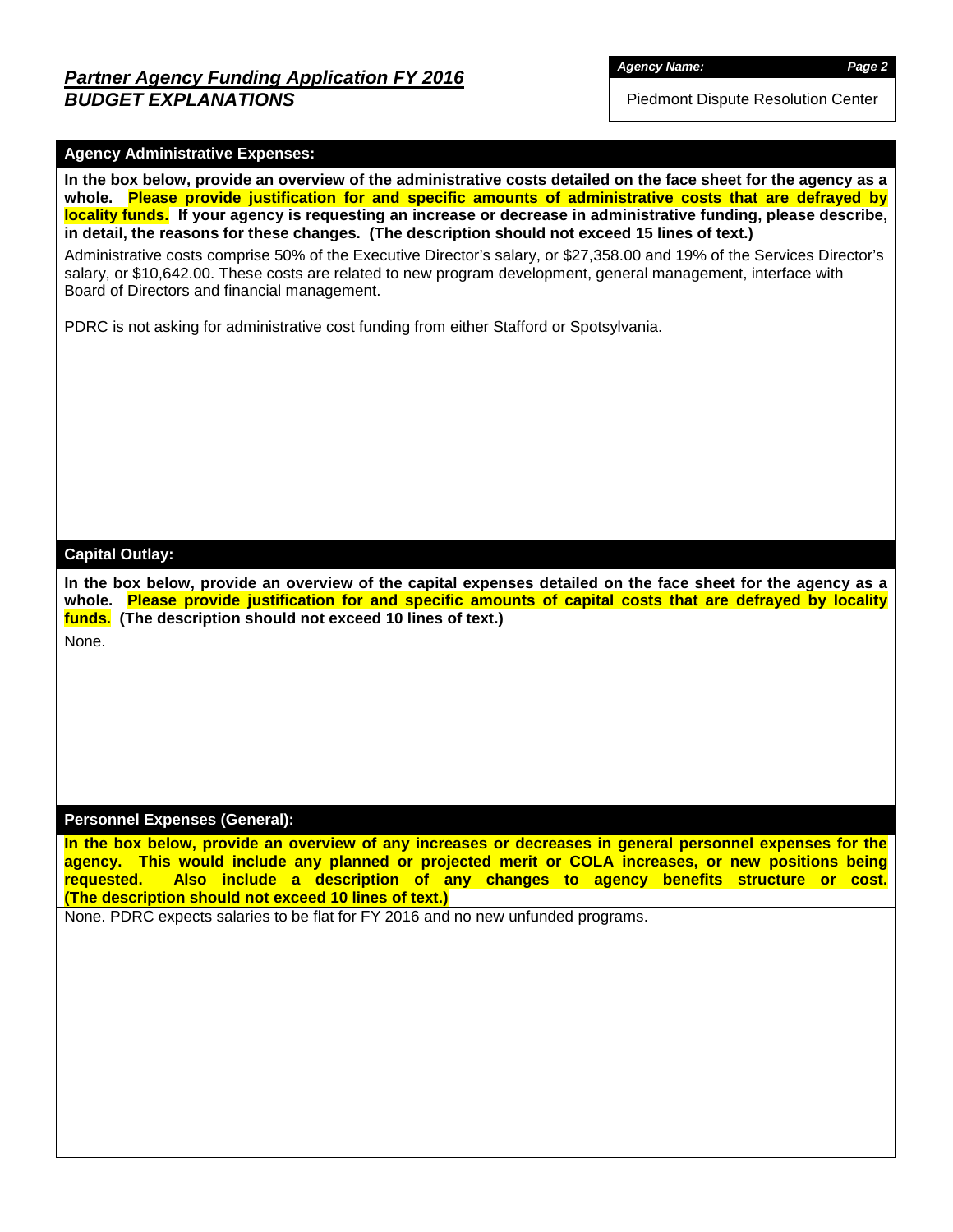# *Partner Agency Funding Application FY 2016 BUDGET EXPLANATIONS*

*Agency Name: Page 3*

Piedmont Dispute Resolution Center

## Budget Information

Please complete the following chart with the financial information for the agency as a whole. In each area include the budget specifically allocated to your agency from each locality/entity listed below.

|                                        | FY2014 Actual | FY2015 Budgeted | FY2016 Projected |
|----------------------------------------|---------------|-----------------|------------------|
| <b>Caroline</b>                        | 0             | 0               | 0                |
| Fredericksburg                         | 0             | 0               | 0                |
| <b>King George</b>                     | 0             | 0               | 0                |
| Spotsylvania                           | 0             | 0               | 1,500            |
| <b>Stafford</b>                        | 8,000         | 8,000           | 8,000            |
| <b>United Way (Piedmont)</b>           | 5,000         | 63              | 1,000            |
| <b>Grants</b>                          | 8,500         | 1,700           | 1,700            |
| <b>Client Fees (non-court)</b>         | 8,220         | 10,000          | 10,000           |
| <b>Fundraising</b>                     | 9,692         | 14,000          | 14,000           |
| <b>Other</b> (explain below)           | 318,407       | 326,677         | 321,240          |
| <b>Total Agency Budget</b><br>for PD16 | \$357,819.00  | \$360,440.00    | \$357,440.00     |

Detail below what is included in the category 'Other':

#### *FY 2014 Actual*

Government Support: Fauquier County: \$49,050; Culpeper County: \$5,000; Town of Warrenton: \$1,000. Prince William County Office of Dispute Resolution Contract: \$171,000.00 Commonwealth of Virginia (for mediation services): \$88,040.00 Training: \$3,247.00 Interest on Checking: \$1,070.00

## *FY2015 Budgeted*

Government Support: Fauquier County: \$49,050; Culpeper County: \$7,500; Town of Warrenton: \$1,000; Prince William County Office of Dispute Resolution Contract: \$171,000.00 Commonwealth of Virginia (for mediation services): \$92,847.00 Training: \$4,200.00 Interest on Checking & CD's: \$990.00

#### *FY2016 Projected*

Government Support: Fauquier County: \$49,050; Culpeper County: \$7,500; Town of Warrenton: \$1,000. Prince William County Office of Dispute Resolution Contract: \$171,000.00 Commonwealth of Virginia (for mediation services): \$86,990.00 Training: \$4,200.00 Interest on Checking & CD's: \$1,500.00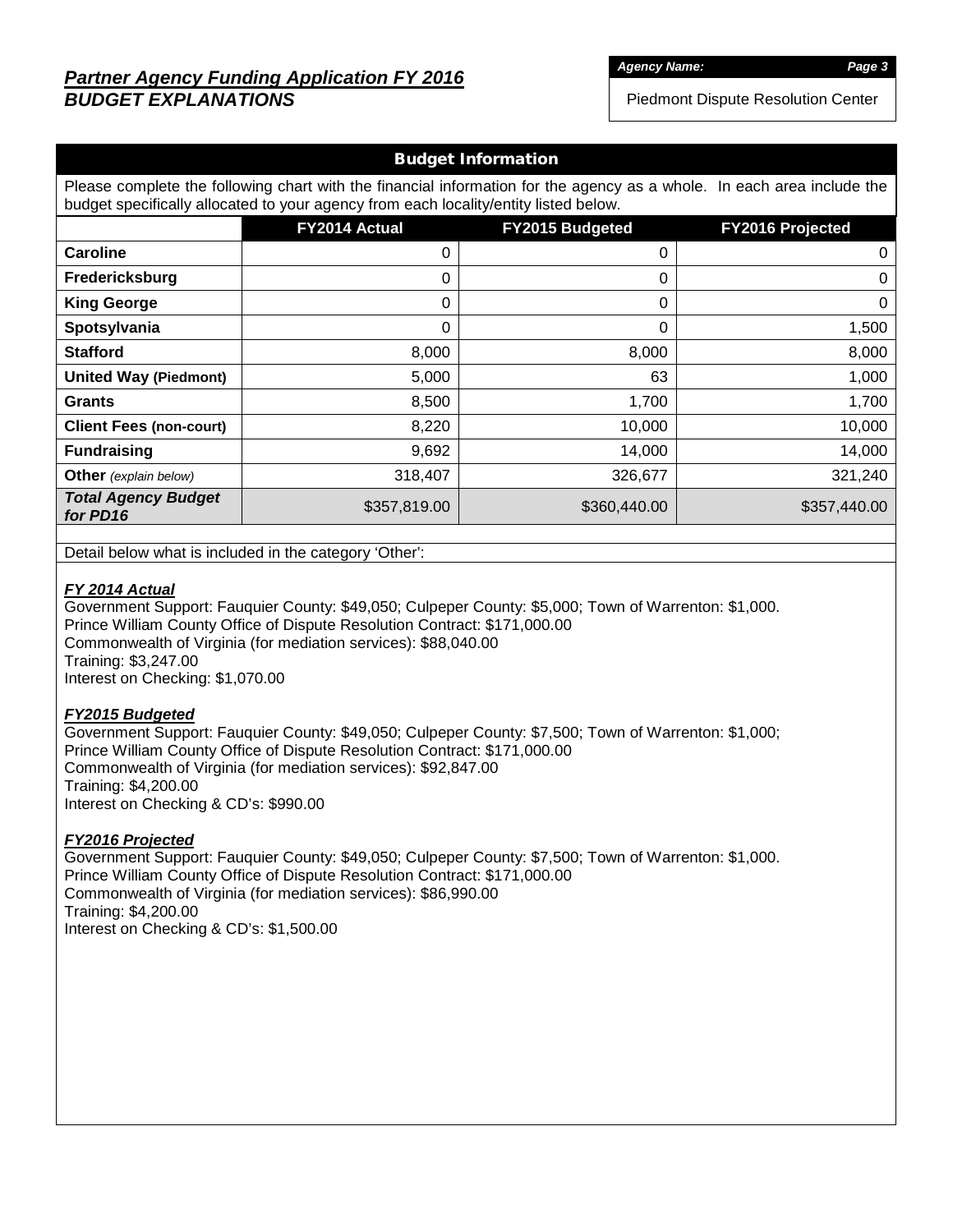# *Partner Agency Funding Application FY 2016 BUDGET EXPLANATIONS*

Piedmont Dispute Resolution Center

Please detail below any legislative initiatives or issues that may impact the agency for the upcoming year and how you are planning for them. This could include new legislation that may increase or decrease projected funding at any level (Federal/State/Local), or could affect grants or designated funds as they are currently received. If you are aware of "outside" funding sources that will expire or be reduced on a set cycle or date, please note those below and how you are planning for them.

The federal Access and Visitation Grant which is passed down through the Virginia Dept. of Social Services which in turn passes a portion to the Supreme Court of Virginia to assist in funding local family mediation programs, including Stafford is expected to decrease by as much as 10% in FY 2016. PDRC will seek to absorb the estimated \$3,000.00 loss from its general operating budget and also see greater fundraising revenue.

Please detail below any identified agency needs or areas of concern that are currently not being addressed in your funding request. This could include training or technical assistance for specific areas, administrative support for a program or service, evaluation of current programs, or consultation for strategic planning, board support, or fundraising.

There is a need for administrative support to grow PDRC"s Elder Mediation & Decision-Making program which is just getting off the ground.

There is a need for more mediators but the cost of Supreme Court of Virginia approved training (\$350) and mentoring (\$600) prohibits many people, especially retired persons, from volunteering.

There is a great need to get the word out about PDRC and its extraordinary efforts to make PD16 a peaceful community.

There is a need for representation from Stafford and/or Spotsylvania on PDRC's Board of Directors.

There is a need for a comprehensive fundraising plan and assistance in carrying out the plan.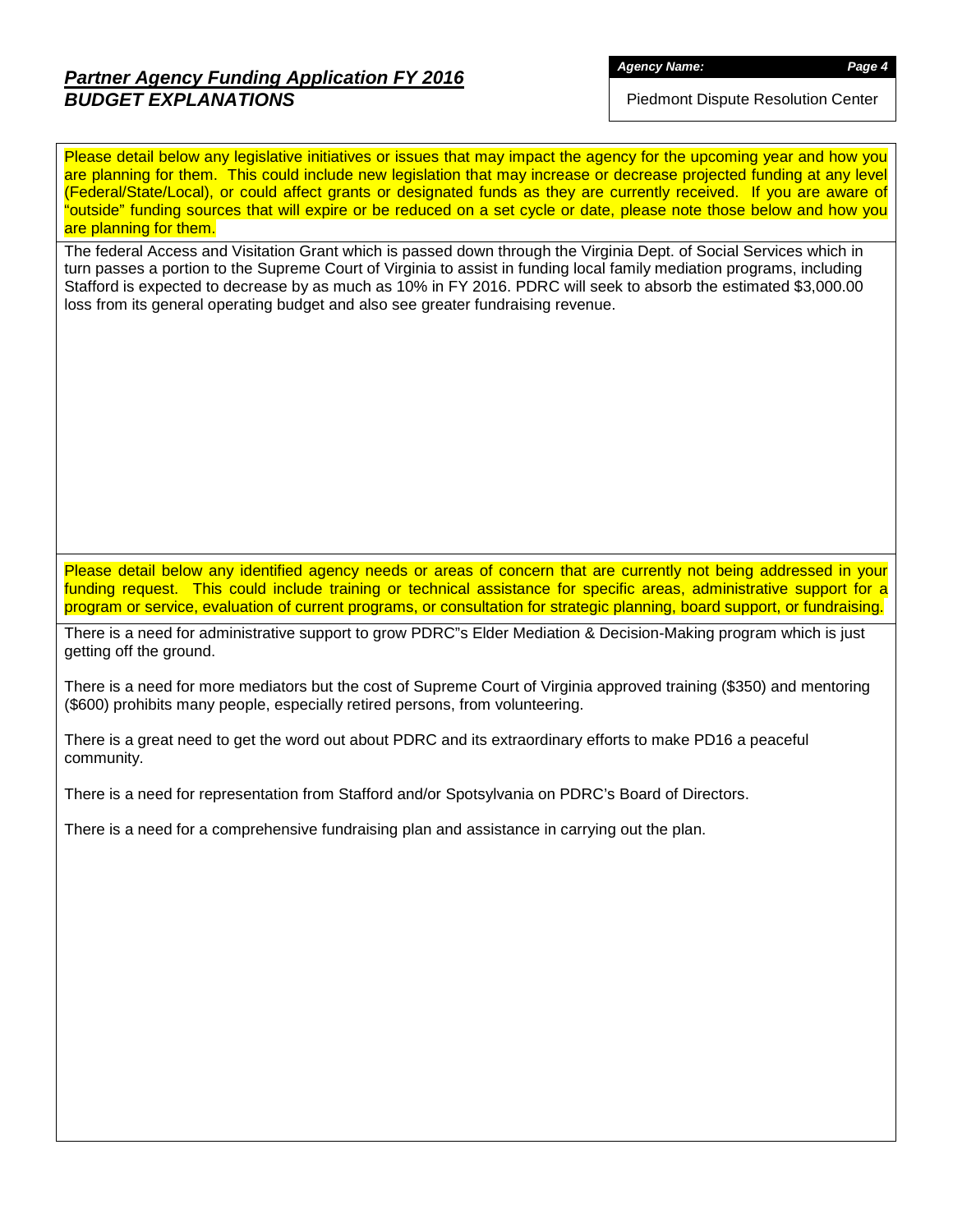# *Partner Agency Funding Application FY 2016 LOCALITY NOTES*

*Agency Name: Page 5*

Piedmont Dispute Resolution Center

| Please use the area below to provide any locality specific notes or statements that may be relevant to your<br>application. |
|-----------------------------------------------------------------------------------------------------------------------------|
|                                                                                                                             |

City of Fredericksburg:

Caroline County:

King George County:

## Spotsylvania County:

PDRC has been providing mediation services for general district court for four years and is asking for local financial support due to increased program costs and referrals. PDRC is a Neighborhood Assistance Program (NAP) agency, which gives donors state tax credits. In a proactive move to recruit and retain a solid corps of well-qualified mediators, PDRC successfully spearheaded legislation in the 2012 General Assembly that enables its volunteer mediators to receive state tax credits. The bill was endorsed by the Virginia Bar Association and acknowledged by the Office of the Executive Secretary, Supreme Court of Virginia.

### Stafford County:

Stafford volunteer family mediator Jim George Smith, Jr. received the 2014 Governor's Award for Outstanding Senior Volunteer. Governor McAuliffe presented Mr. Smith with a plaque at the Governor's Mansion in April. In presenting the award, Mr. Smith, a retired attorney, was cited for "believing that families in crisis deserve a chance to come together to fashion their own resolution without costly and painful litigation. Many of the families cannot afford attorneys and some are simply afraid of the court process. Mr. Smith, a foster parent himself, volunteers about 40 hours weekly for the sole purpose of helping these families—especially the children caught in the middle—resolve painful disagreements in a respectful manner allowing families to maintain their dignity and provide incentive to adhere to their agreements."

In informal discussions with GDC Judge Strickland, PDRC anticipates an increase in referrals. PDRC is working with the Judge and Court Clerk Nicole McGuire to develop a mediation information sheet to be sent out with warrants.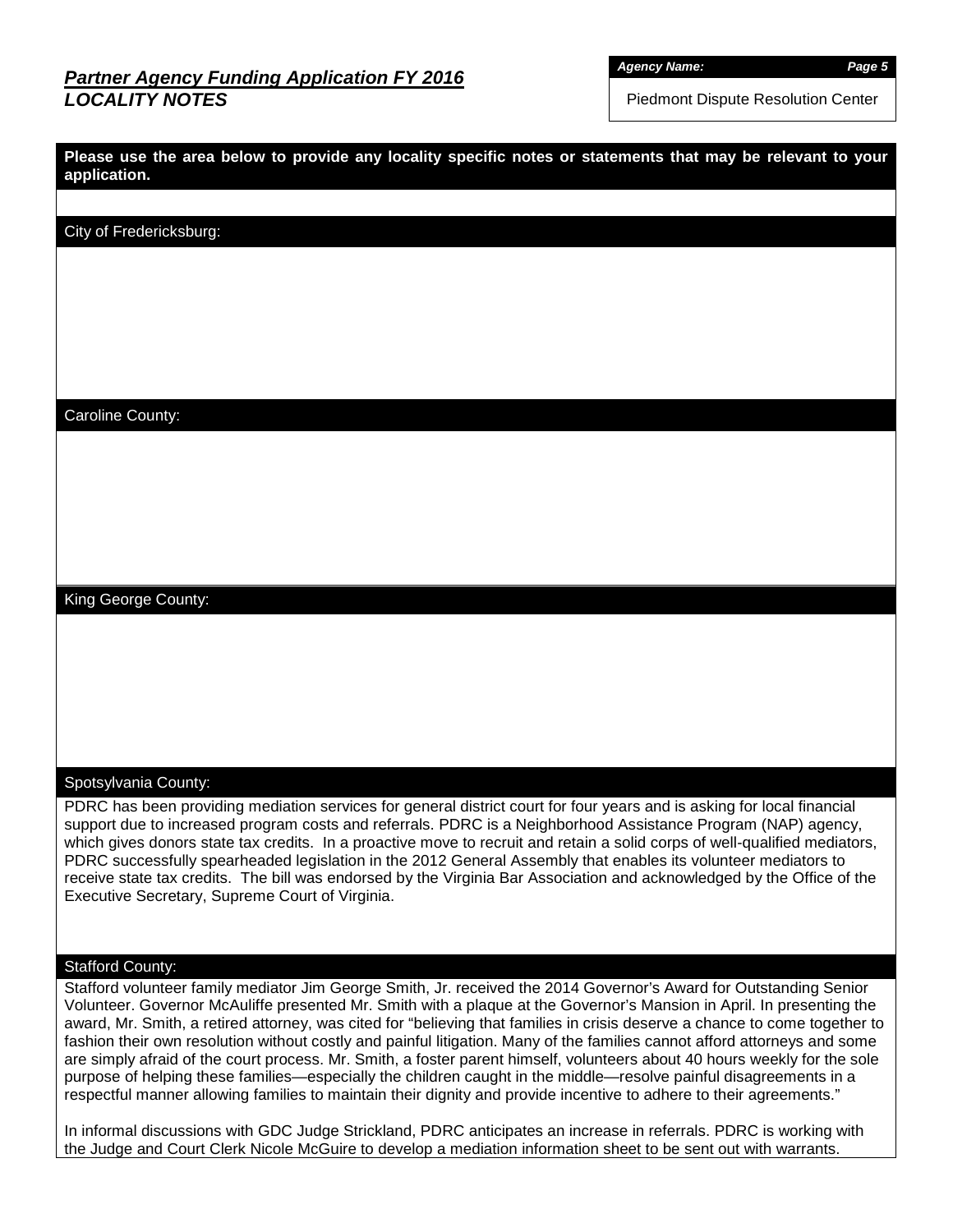*Partner Agency Funding Application FY2016 PROGRAM INFORMATION*

*Program Name: Page 6*

Court-Referred Mediation

| Each agency submitting a funding request must fill out the following pages for each program                                                                                                                                                                                                                                                                                                                                                                                                                                                                                 |                                                                                                                                                                                                                                                                                                                                                                                                                                                                                                                                                                                                                                                                                                                                                                                                                                                                                                                                                                          |                   |  |  |  |  |  |  |  |  |  |
|-----------------------------------------------------------------------------------------------------------------------------------------------------------------------------------------------------------------------------------------------------------------------------------------------------------------------------------------------------------------------------------------------------------------------------------------------------------------------------------------------------------------------------------------------------------------------------|--------------------------------------------------------------------------------------------------------------------------------------------------------------------------------------------------------------------------------------------------------------------------------------------------------------------------------------------------------------------------------------------------------------------------------------------------------------------------------------------------------------------------------------------------------------------------------------------------------------------------------------------------------------------------------------------------------------------------------------------------------------------------------------------------------------------------------------------------------------------------------------------------------------------------------------------------------------------------|-------------------|--|--|--|--|--|--|--|--|--|
|                                                                                                                                                                                                                                                                                                                                                                                                                                                                                                                                                                             | serving citizens within the region and for which funding is requested. Any incomplete                                                                                                                                                                                                                                                                                                                                                                                                                                                                                                                                                                                                                                                                                                                                                                                                                                                                                    |                   |  |  |  |  |  |  |  |  |  |
|                                                                                                                                                                                                                                                                                                                                                                                                                                                                                                                                                                             | applications or programs that do not have a full application will not be considered for funding.                                                                                                                                                                                                                                                                                                                                                                                                                                                                                                                                                                                                                                                                                                                                                                                                                                                                         |                   |  |  |  |  |  |  |  |  |  |
|                                                                                                                                                                                                                                                                                                                                                                                                                                                                                                                                                                             | PLEASE do not include any unrequested information. Each locality reserves the right to request                                                                                                                                                                                                                                                                                                                                                                                                                                                                                                                                                                                                                                                                                                                                                                                                                                                                           |                   |  |  |  |  |  |  |  |  |  |
|                                                                                                                                                                                                                                                                                                                                                                                                                                                                                                                                                                             | additional information once the application has been submitted.                                                                                                                                                                                                                                                                                                                                                                                                                                                                                                                                                                                                                                                                                                                                                                                                                                                                                                          | $\Box$ Yes $X$ No |  |  |  |  |  |  |  |  |  |
| Program Name:                                                                                                                                                                                                                                                                                                                                                                                                                                                                                                                                                               | <b>Court-Referred Mediation</b><br>Is this a new program?<br><b>Lawrie Parker</b><br>Title:<br><b>Executive Director</b>                                                                                                                                                                                                                                                                                                                                                                                                                                                                                                                                                                                                                                                                                                                                                                                                                                                 |                   |  |  |  |  |  |  |  |  |  |
| <b>Program Contact:</b>                                                                                                                                                                                                                                                                                                                                                                                                                                                                                                                                                     | 540.347.6650                                                                                                                                                                                                                                                                                                                                                                                                                                                                                                                                                                                                                                                                                                                                                                                                                                                                                                                                                             |                   |  |  |  |  |  |  |  |  |  |
| Telephone Number:<br>E-Mail Address:                                                                                                                                                                                                                                                                                                                                                                                                                                                                                                                                        | lawrie.pdrc@verizon.net                                                                                                                                                                                                                                                                                                                                                                                                                                                                                                                                                                                                                                                                                                                                                                                                                                                                                                                                                  |                   |  |  |  |  |  |  |  |  |  |
|                                                                                                                                                                                                                                                                                                                                                                                                                                                                                                                                                                             |                                                                                                                                                                                                                                                                                                                                                                                                                                                                                                                                                                                                                                                                                                                                                                                                                                                                                                                                                                          |                   |  |  |  |  |  |  |  |  |  |
| 1.<br>Program Purpose/Description: (the following description should not exceed 10 lines of text)                                                                                                                                                                                                                                                                                                                                                                                                                                                                           |                                                                                                                                                                                                                                                                                                                                                                                                                                                                                                                                                                                                                                                                                                                                                                                                                                                                                                                                                                          |                   |  |  |  |  |  |  |  |  |  |
|                                                                                                                                                                                                                                                                                                                                                                                                                                                                                                                                                                             | Mediation is offered to litigants filing for child custody, visitation and/or support through the Stafford Juvenile<br>1.<br>and Domestic Relations District Court (JDR) over which The Honorable Judge Joseph A. Vance, IV<br>presides. Parties who reach signed mediation agreements are not required to attend their court hearing. Judge<br>Vance reviews the agreement and enters it as an Order.<br>Family Mediation allows parents to:<br>Have a voice: they make those important decisions about their child(ren)'s future<br>Take the long view<br>Work together<br>Learn about their child(ren)'s needs and how to co-parenting.<br>PDRC's mediation in Stafford & Spotsylvania General District Courts for civil cases including landlord-<br>tenant and consumer-merchant. Mediators are available on specific days for In-Court Mediation, thus citizens<br>have instant access to mediation and resolution. Cases are dismissed pursuant to the agreement. |                   |  |  |  |  |  |  |  |  |  |
| 2.<br>argue and fight, it's the children who are hurt.                                                                                                                                                                                                                                                                                                                                                                                                                                                                                                                      | Justification of Need: (Please state clearly why this service should be provided to the citizens of the region and why the localities should<br>consider this funding request. If this is a new program, be sure to include the benefit to the region for funding a new request. The following<br>should not exceed 10 lines of text, and should include the most recent data available.)<br>The court-referred mediation program conserves judicial resources to the greater satisfaction of Stafford and<br>Spotsylvania citizens; in family cases, the program strengthens family ties by reducing future conflict: When parents                                                                                                                                                                                                                                                                                                                                      |                   |  |  |  |  |  |  |  |  |  |
| Mediation JDR: The Supreme Court of Virginia's publishes annual State of the Judiciary Report. For the past five<br>years the 15 <sup>th</sup> Judicial District ranked #1 in Virginia for new case filings for custody/visitations petitions and child support<br>petitions (Stafford County's population comprises one-fourth of the overall population of the 15 <sup>th</sup> Judicial District).<br>Retired JDR Judge Daltan previously reported that compared to cases decided by the court, there is a significant<br>increase in compliance of mediated agreements. |                                                                                                                                                                                                                                                                                                                                                                                                                                                                                                                                                                                                                                                                                                                                                                                                                                                                                                                                                                          |                   |  |  |  |  |  |  |  |  |  |
|                                                                                                                                                                                                                                                                                                                                                                                                                                                                                                                                                                             | Mediation in General District Court (GDC): The report also listed the area as 4 <sup>th</sup> in the state for civil petitions.                                                                                                                                                                                                                                                                                                                                                                                                                                                                                                                                                                                                                                                                                                                                                                                                                                          |                   |  |  |  |  |  |  |  |  |  |
| More importantly, 75% of mediation clients fall within the federal low income guidelines. Resolving court cases reduces<br>time away from work for a trial, as well as reducing the emotional stress of court and/or unresolved conflict.                                                                                                                                                                                                                                                                                                                                   |                                                                                                                                                                                                                                                                                                                                                                                                                                                                                                                                                                                                                                                                                                                                                                                                                                                                                                                                                                          |                   |  |  |  |  |  |  |  |  |  |
|                                                                                                                                                                                                                                                                                                                                                                                                                                                                                                                                                                             | 3. Program Collaboration: (The following should describe, in detail, examples of collaborative efforts and key partnerships between your<br>program and other programs or agencies in the area, and should not exceed 10 lines of text.)                                                                                                                                                                                                                                                                                                                                                                                                                                                                                                                                                                                                                                                                                                                                 |                   |  |  |  |  |  |  |  |  |  |
|                                                                                                                                                                                                                                                                                                                                                                                                                                                                                                                                                                             | Key partnerships for the mediation programs include the judges of Stafford and Spotsylvania General District Courts<br>and the judges of Stafford Juvenile & Domestic Relations District Court as well as the Clerk's Offices for these three<br>courts. Outreach and public education partnerships include the Central Rappahannock Regional Library where, at the<br>central location, PDRC has conducted two mock mediation presentations in 2014. In addition, volunteer mediators have<br>been developing relationships through the Rappahannock Area Agency on Aging to expand into the field of Elder<br>Mediation & Decision-Making, to further serve the area.                                                                                                                                                                                                                                                                                                  |                   |  |  |  |  |  |  |  |  |  |
|                                                                                                                                                                                                                                                                                                                                                                                                                                                                                                                                                                             |                                                                                                                                                                                                                                                                                                                                                                                                                                                                                                                                                                                                                                                                                                                                                                                                                                                                                                                                                                          |                   |  |  |  |  |  |  |  |  |  |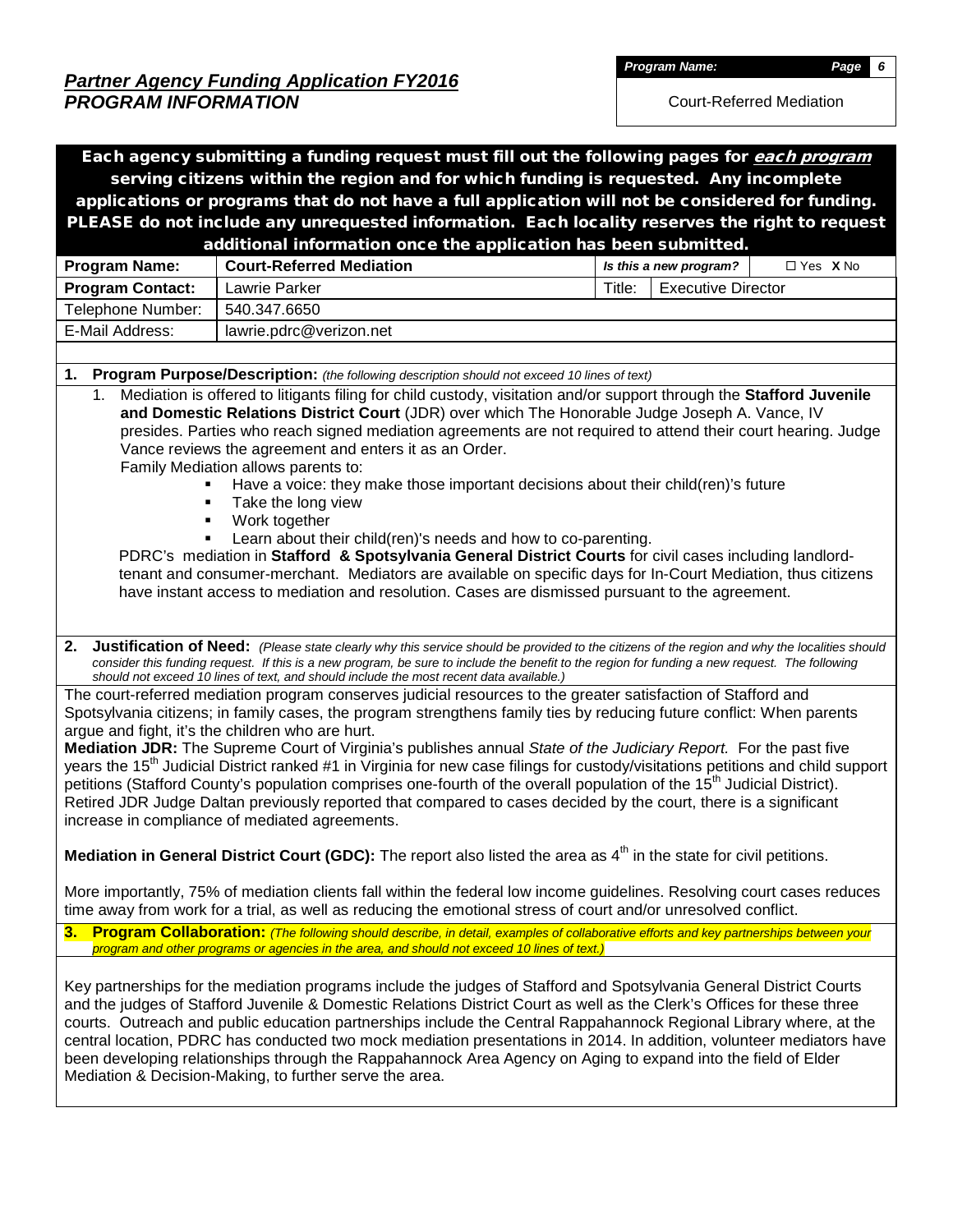# *Partner Agency Funding Application FY 2016 PROGRAM INFORMATION*

*Program Name: Page 7*

Court-Referred Mediation

**4. Program Audience and Service Delivery:** *(The following should describe the program's intended audience or client base and how those clients are served. This should include the location of the service and what geographic areas are served or targeted for service. If your program has specific entry or application criteria, please describe it below. Please do not exceed 10 lines of text.)*

The program clients for family mediation services, as stated previously, are Stafford parents, children, and occasionally extended family, such as grandparents involved in child custody, visitation and/or support cases in JDR Court. In General District Court people served are primarily Stafford and Spotsylvania landlords/tenants and consumers/merchants. Services are performed in the local courthouses.

*Seventy-five percent of the people we served n FY 2014 had incomes of \$25,000 or less.*

**5. Client Fees:** *(Please describe the fees clients must pay for the services provided in this program, and how those fees are determined.)*

Mediation is anchored to state statutes and regulated by the Supreme Court of Virginia Division of Dispute Resolution Services (DRS). PDRC cannot assess fees to court-referred clients. Funding comes from local and state contributions and fundraising.

|                                                     | 6. Budget Information: (Please complete the following chart with the financial information for this program. In each area include the dollars |  |
|-----------------------------------------------------|-----------------------------------------------------------------------------------------------------------------------------------------------|--|
| specifically allocated/requested for this program.) |                                                                                                                                               |  |

|                                         | FY2014 Actual | FY2015 Budgeted | FY2016 Projected |
|-----------------------------------------|---------------|-----------------|------------------|
| <b>Caroline</b>                         | 0             | 0               | 0                |
| Fredericksburg                          | 0             | 0               | 0                |
| <b>King George</b>                      | 0             | 0               | 0                |
| Spotsylvania                            | 0             | 0               | 1,500            |
| <b>Stafford</b>                         | 8,000         | 8,000           | 8,000            |
| <b>United Way</b>                       | 0             | 0               | 0                |
| <b>Grants</b>                           |               |                 |                  |
| <b>Client Fees</b>                      |               |                 |                  |
| <b>Fundraising</b>                      |               |                 |                  |
| <b>Other: VA Supreme</b><br>Court       | 15,139        | 15,139          | 13,639           |
| <b>Total Program Budget</b><br>for PD16 | \$23,139      | \$23,139        | \$23,139         |

**Please indicate, in detail, reasons for increases or decreases in the amounts requested for FY2016. Include whether these changes come from increases in personnel, benefits, or operating expenses. If an increase is being requested, please describe the impact not receiving an increase would have on the program. In particular, please describe in detail if any increase is sought for new positions or personnel.**

There are no financial increases anticipated to the Stafford programs. PDRC is respectfully asking Spotsylvania Government to fund \$1,500.00 of its General District Court mediation program to offset increases due to the mediation cases. This is a new request.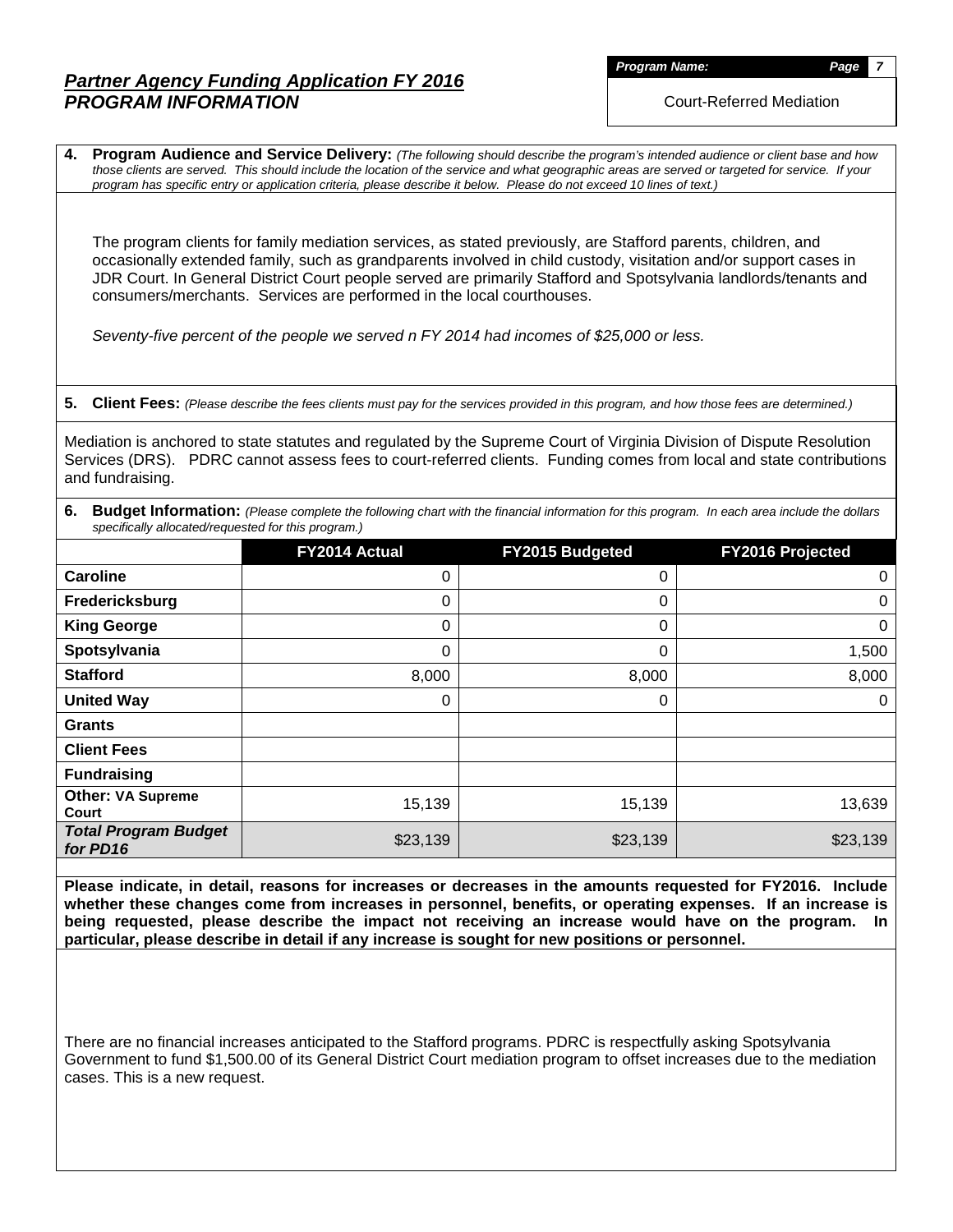# *Partner Agency Funding Application FY 2016 PROGRAM INFORMATION*

| <b>Program Name.</b> |  |
|----------------------|--|

*Program Name: Page 8*

Court-Referred Mediation

|     | 7. Goals, Objectives, & Evaluation: (Please provide the following information regarding the goals and objectives for your program.<br>Space has been provided for two goals, with two objectives per goal. If your agency is funded by the United Way, please include a copy of your<br>Logic Model for this program as a supplemental attachment. Individual descriptions should not exceed 5 lines of text.) |
|-----|----------------------------------------------------------------------------------------------------------------------------------------------------------------------------------------------------------------------------------------------------------------------------------------------------------------------------------------------------------------------------------------------------------------|
|     | <b>Program Goal 1:</b>                                                                                                                                                                                                                                                                                                                                                                                         |
|     | Efficient use of juvenile and general district court resources.                                                                                                                                                                                                                                                                                                                                                |
|     |                                                                                                                                                                                                                                                                                                                                                                                                                |
|     |                                                                                                                                                                                                                                                                                                                                                                                                                |
|     |                                                                                                                                                                                                                                                                                                                                                                                                                |
|     | <b>Objectives:</b>                                                                                                                                                                                                                                                                                                                                                                                             |
|     |                                                                                                                                                                                                                                                                                                                                                                                                                |
| 1a. | Increase in petitions for child custody, visitation and/or support, landlord-tenant, consumer-merchant<br>disputes be referred to mediation.                                                                                                                                                                                                                                                                   |
|     |                                                                                                                                                                                                                                                                                                                                                                                                                |
|     | Increase child custody, visitation and/or support and general district court disputes being resolved in                                                                                                                                                                                                                                                                                                        |
| 1b. | mediation.                                                                                                                                                                                                                                                                                                                                                                                                     |
|     |                                                                                                                                                                                                                                                                                                                                                                                                                |
|     | Program Goal 2:                                                                                                                                                                                                                                                                                                                                                                                                |
|     | Involvement of non-custodial parent in the lives of their child(ren).                                                                                                                                                                                                                                                                                                                                          |
|     |                                                                                                                                                                                                                                                                                                                                                                                                                |
|     |                                                                                                                                                                                                                                                                                                                                                                                                                |
|     |                                                                                                                                                                                                                                                                                                                                                                                                                |
|     | <b>Objectives:</b>                                                                                                                                                                                                                                                                                                                                                                                             |
|     |                                                                                                                                                                                                                                                                                                                                                                                                                |
| 2a. | Increase in mutually agreed upon parenting plans (mediation agreements).                                                                                                                                                                                                                                                                                                                                       |
|     |                                                                                                                                                                                                                                                                                                                                                                                                                |
|     |                                                                                                                                                                                                                                                                                                                                                                                                                |
|     |                                                                                                                                                                                                                                                                                                                                                                                                                |
| 2b. | Increase in non-custodial visitation.                                                                                                                                                                                                                                                                                                                                                                          |
|     |                                                                                                                                                                                                                                                                                                                                                                                                                |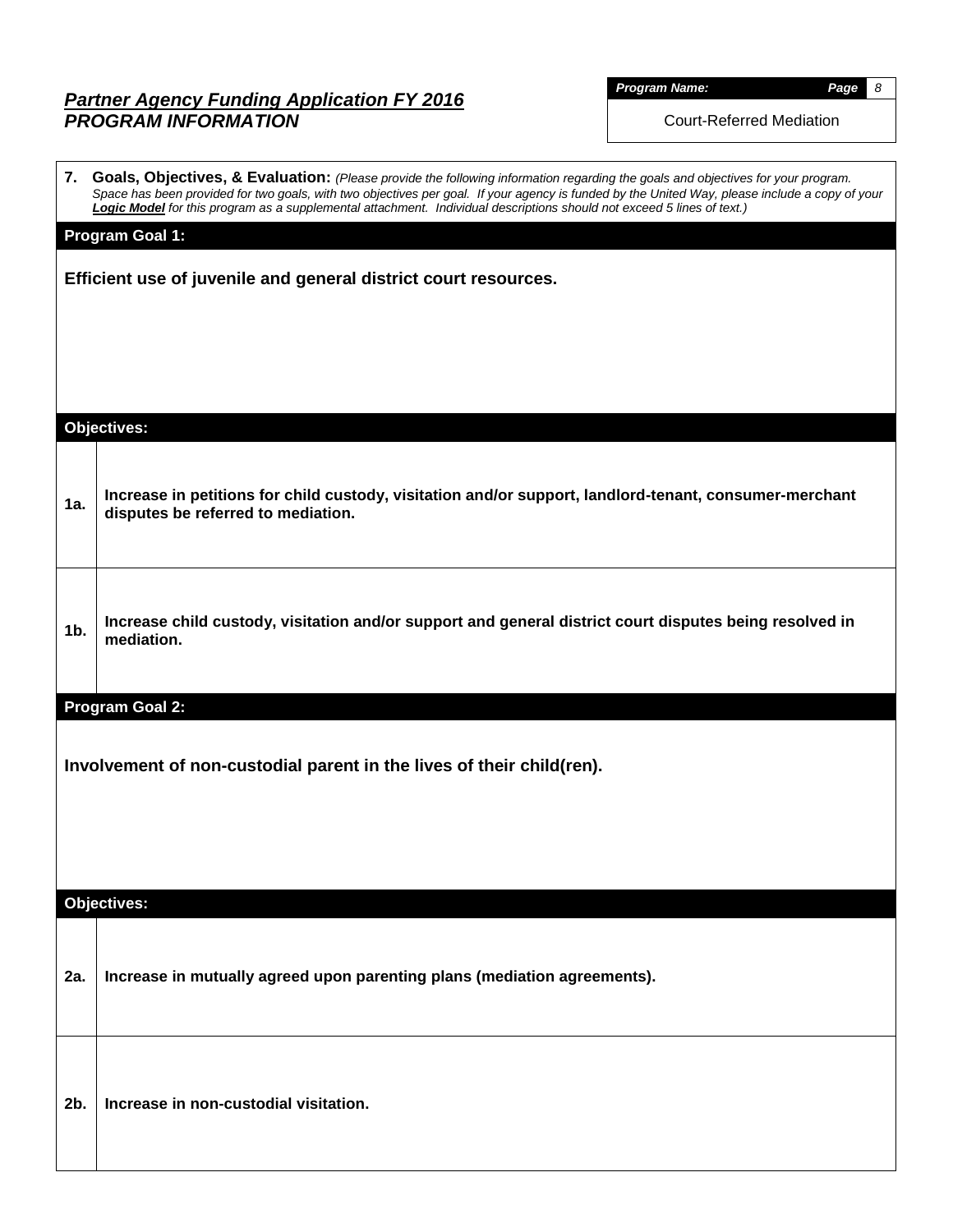Court-Referred Mediation

**Evaluation Method:** *(Please describe the method used to measure the above goals/objectives. Please do not exceed 10 lines of text.)*

**Goal #1: Efficient use of juvenile and general district court resources Objective #1a.:** Measurement: Data on court time for hearings. Data on number of referrals that reach full and partial agreements.

**Objective #1b.**: **Measurement:** Data on number of non-compliance of court generated settlement. Data on noncompliance of mediated agreements.

**Goal #2: Involvement of non-custodial parent in the lives of their children. Objective #2a.: Measurement:** Number of custody / visitation petitions filed in juvenile court. Number of cases referred

to mediation. Number of cases resulting in full or partial parenting plans (mediation agreements).

**Objective #2b.: Measurement:** Number of cases referred to mediation. Number of cases resulted in full or partial parenting plans (mediation agreements) that increased visitation time of non-custodial parent.

**8. Outcome Data:** *(Please give the most recent outcome data for the objectives above. Indicate below what time period the data covers.)*

*Data Collection Period:* **July 1, 2013 – June 30, 2014**

#### **Objective 1a.**

**According to retired JDR Judge Dalton, a juvenile court hearing lasts a maximum of three hours. PDRC mediation statistics for FY 2014:**

**Juvenile Court Petitions Referred: 143. Cases Referred: 57 Mediations Conducted: 44. Judge Vance refers parties from the bench and a mediation is conducted at a later date before trial at the courthouse. General District Court mediation case statistics: FY 2014: 66 cases referred and conducted on site at the courthouses the same day as the court hearing, 32 cases from Spotsylvania and 34 from Stafford.**

#### **Objective 1b.**

**This data will be developed in cooperation with the Stafford JDR Clerk's office. PDRC does not have the financial resources to administer it at this time. Based on its statistics from similar programs in other counties, it is anticipated that the data will show significant program benefit.**

#### **Objective 2a.**

**Of the 57 cases mediated, 22 resulted in parenting plans.**

**Objective 2b.**

**Of the cases mediated involving visitation, 50% of non-custodial fathers increased their visitation time with their child(ren) and 53% of non-custodial mothers increased their visitation time with their child(ren).**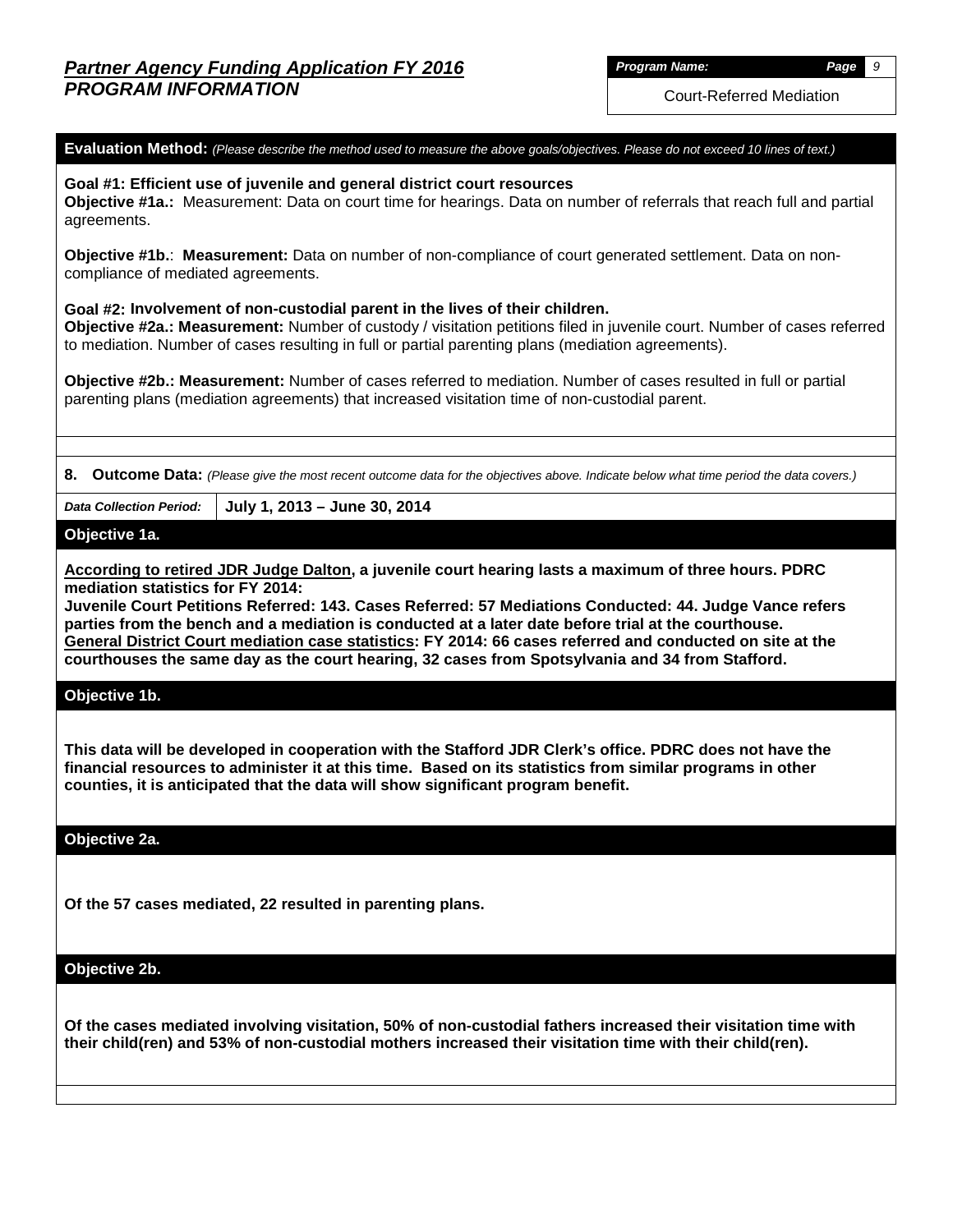# *Partner Agency Funding Application FY 2016 PROGRAM INFORMATION*

*Program Name: Page 10*

Court-Referred Mediation

**9. Program Goal Updates:** *(Please provide a brief description of the current status of your program goal(s), given your outcome data. For example, if reported data was well below the stated outcome measure, please indicate why you feel that is the case. Also, include how your outcome data will influence or modify the program for the upcoming fiscal year. These descriptions should not exceed 20 lines of text.)*

#### **Program Goal 1:**

#### **Efficient use of juvenile and general district court resources**

**These programs are on target and progressing well. Outcome data is consistent with court-referred programs administered by PDRC in other counties. Meetings with the judges and court clerks help keep the programs strong and responsive to court and citizen needs. Referrals are steadily increasing in the General District Courts. Refers dipped in Stafford Juvenile & Domestic Relations District Court due to changes of referral method instituted by the new judge. It is anticipated this number will increase in FY 2016, based on a November 5th meeting with Judge Vance,** 

## **Program Goal 2:**

**Involvement of non-custodial parent in the lives of their child(ren)**

**This is also on target and progressing well. Outcome data is consistent with court-referred programs administered by PDRC in other counties. This information is also reported by PDRC to the Supreme Court of Virginia's Division of Dispute Resolution, the agency which certifies court-referred mediators.**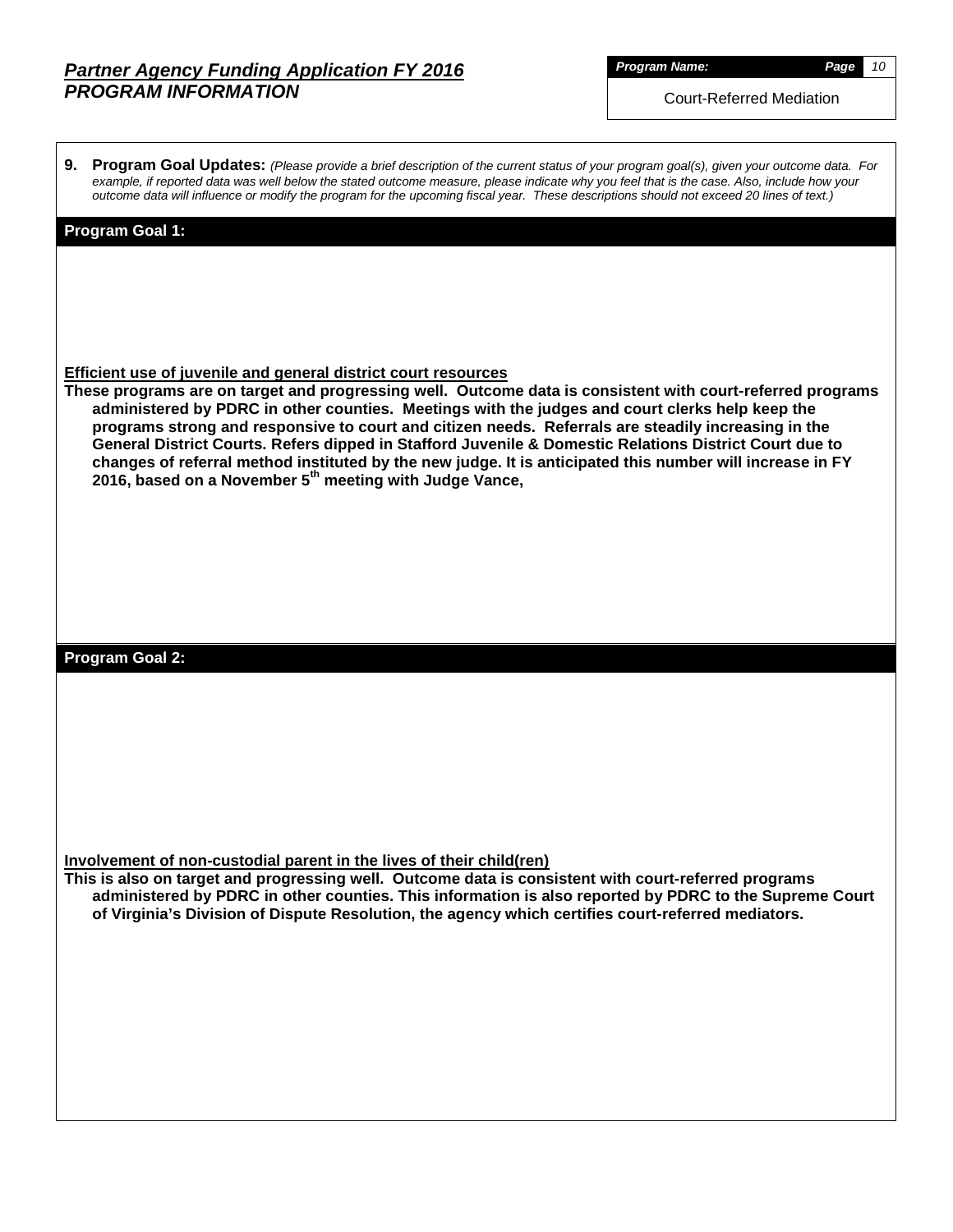Court-Referred Mediation

**10. Community Impact:** *(Please provide at least two examples of how your services have impacted members of our community. This description should not exceed 20 lines of text.)*

 A local homeowner and local contractor were able to settle their differences in mediation and avoided a return to court and a trial before the Judge. They were able to work out terms to complete the work, restore a damaged structure and reopen the lines of communication. In another case, a local landlord and tenant were able to negotiate back rent due and set up a payment plan and thus avoid a trial, judgment and the negative impact on the tenant's credit report.

\_\_\_\_\_\_\_\_\_\_\_\_\_\_\_\_\_\_\_\_\_

 A typical family case in Stafford involves parents who have poor communications. it is not uncommon to be meeting with them a few months after the breakup or a few months after an event that really upset one parent (for example the parent gets a new boyfriend/girlfriend or, in one case, the acceptable long time girlfriend and the father get married, dashing the hopes of the mother for a reconciliation).

 The opportunity to talk without loud arguments frequently leads to the discovery that an agreement can be made. A full agreement removes a case from the docket when the Judge accepts the mediated agreement.

 It helps that the mediation occurs in the courthouse where the parents can hear the "every 5 minute loud speaker calls" for case after case after case that goes before the Judge.

 Mediation helps communications because the mediator removes roadblocks to conversation and it is a safe place to talk without arguing. Sometimes the parents reach a partial agreement which reduces part of the court's workload.

 Even if the parents do not reach any agreement, each parent gets a preview of the other parent's arguments before the court, so there is less chance they will feel ambushed. This helps since parents who go to court will probably be back again for "round 2" in a few months when a parent files to amend.

**11. Collaborative Impact:** (Please describe how the community would be impacted if your agency were dissolved or merged with another partner agency. This description should not exceed 20 lines of text.)

 If PDRC were dissolved, the courts would find their dockets fuller; parties would have to wait longer to have their cases heard. Courts might need to hire more staff and Judges. Citizen satisfaction with the judicial system would be negatively impacted. At present, there are no other mediation providers servicing the Stafford courts and the Spotsylvania General District Court. In fact, PDRC's involvement in Stafford Juvenile Court began at the request of the Judge in 2009 after the dissolution of the local Rappahannock Mediation Center. Expansion into the General District Courts followed two years later, in 2011.